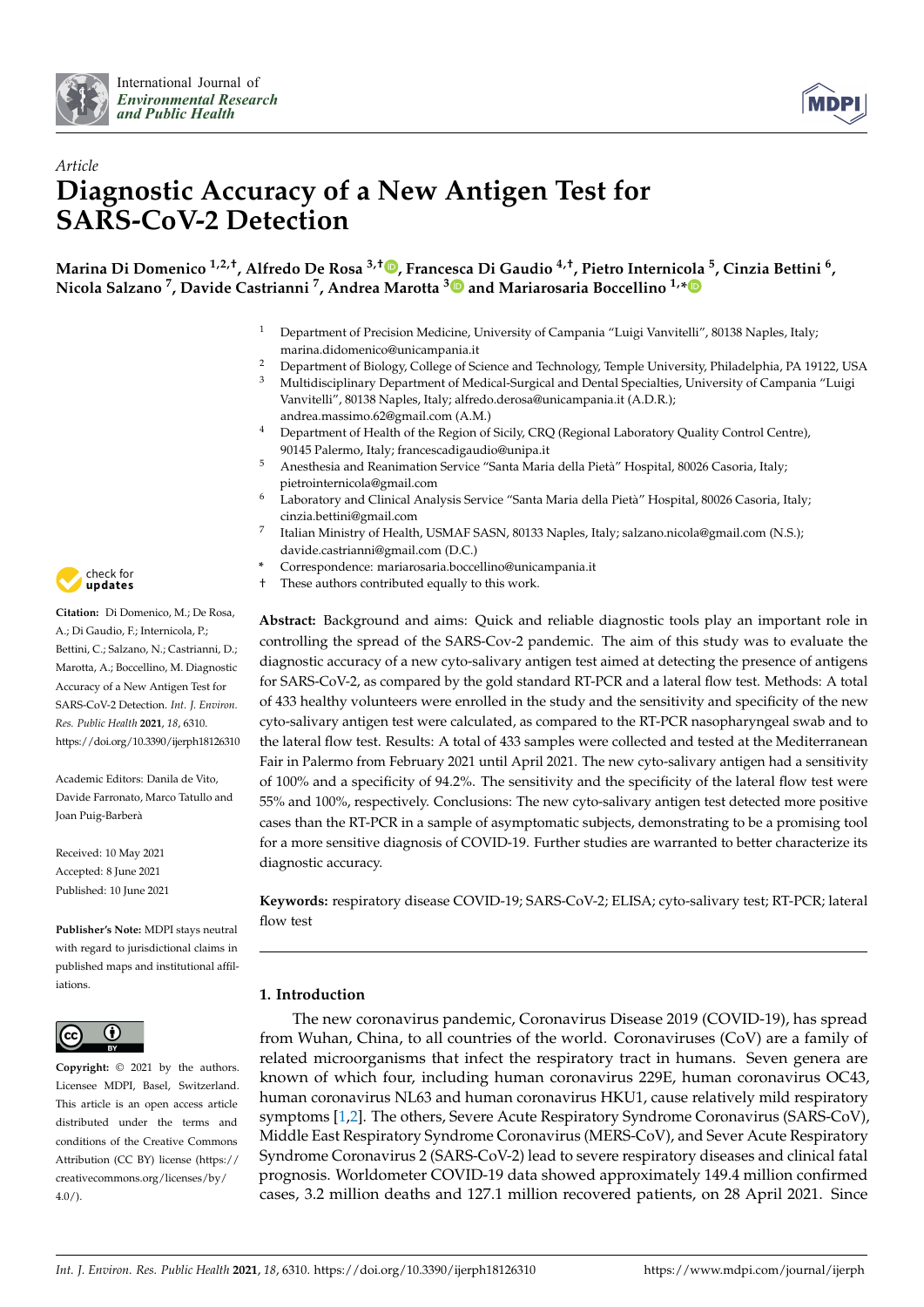its inception, the COVID-19 emergency has profoundly marked medicine and science, bringing significant damage and challenges around the world.

COVID-19 shows a biphasic pattern of disease consisting of an early viral response phase and a second inflammatory phase. The symptoms reported by the first infected patients were: fever, cough, muscle aches and fatigue. Less frequent symptoms included cough with sputum or hemoptysis, headache and diarrhea, and some had shortness of breath. Furthermore, computed tomography examination revealed the presence of pneumonia in infected people [\[3\]](#page-7-2). However, the symptoms of SARS-CoV-2 infection are not specific, and the presentation of the disease can range from no symptoms (asymptomatic subject) to severe pneumonia and death. Most people with asymptomatic infections are unaware of their infection status but are still contagious to others as the initial viral load can be high [\[4\]](#page-7-3). This further increases the difficulty of current SARS-CoV-2 infection prevention and control efforts. Usually, SARS-CoV-2 infection almost always starts deceptively as if it were a common flu syndrome with symptoms such as those of the common cold or simple pharyngitis. The duration of these symptoms is variable because it depends on the immune strength of the affected individual [\[5\]](#page-7-4). Del Rio C et al. showed that longterm pulmonary, cardiological, and neurological complications have also been reported in COVID-19 cases [\[6\]](#page-7-5). SARS-CoV-2 is less fatal but much more transmissible with an estimated basic reproductive rate  $(R_0)$  of 2.5 (range 1.8–3.6) compared to 2.0–3.0 for SARS-CoV and 0.9 MERS-CoV [\[7\]](#page-7-6).

Viral infections are difficult to cure and require robust host defense mechanisms to fight them; however, early diagnosis and surveillance of the disease can block its spread.

Carrying out rapid screening tests for COVID-19 is of fundamental importance to prevent and control infections. The development of new diagnostic methods for SARS-Cov-2 infection that are rapid, accurate, sensitive, and inexpensive is extremely important for surveillance, infection control, and clinical management of the disease. Reversetranscription polymerase chain reaction (RT-PCR) is currently the gold standard for the diagnosis of SARS-CoV-2 infection [\[8\]](#page-7-7). However, this technique requires the use of wellequipped laboratories with sophisticated equipment and highly qualified personnel, making it unsuitable for rapid diagnosis directly in the field and for mass screening programs. In addition, another problem for RT-PCR assays is the high rate of false negatives (30% to 50%) [\[9\]](#page-7-8). The WHO director-general in the opening speech at the media briefing on COVID-19 in March 2020 had already highlighted that isolation of infected individuals was necessary to fight the pandemic, in fact, he urged all countries to test, test, test [\[10\]](#page-7-9). However, few countries have managed to increase testing capacity to gather data needed to facilitate public health decisions regarding return to work, school reopening, sporting events and travel, and to allow for the loosening of restrictions. All significant consequences for the economy and public health. Antigen tests diagnose active COVID-19 infection by detecting specific SARS-CoV-2 viral proteins in various types of samples. They can be performed outside the laboratory and are available as single-use, lateral flow, antigen detection rapid diagnostic tests that can be read visually or using a small handheld device.

Rapid antigen tests can be performed onsite in mass testing, are inexpensive compared to RT-PCR, do not require specific and expensive machinery and the results are available within 15–30 min [\[4\]](#page-7-3), which could serve to evaluate chains of infection and their interruption. Recently, Dinnes J et al. performed a meta-analysis which revealed that the average sensitivity and specificity of the rapid antigen tests for SARS- CoV-2 was 56.2% and 99.5%, respectively [\[11\]](#page-7-10), showing that the main limitation of such tests is the low sensitivity.

In Central Italy, a low prevalence of SARS-Cov-2 infection was found in Health Workers although higher than the rest of the population. The serological IgM test does not appear useful for the diagnosis of SARS-CoV-2 while the IgG serological test showed a higher diagnostic performance when executed at least two weeks after the RT-PCR test [\[12\]](#page-7-11).

Recently a new qualitative, rapid, sensitive, non-invasive, and specific method for the diagnosis of SARS-CoV-2 infection which is based on the recognition of specific antigens of the virus was proposed [\[13\]](#page-7-12). It is an ELISA technique that can be performed in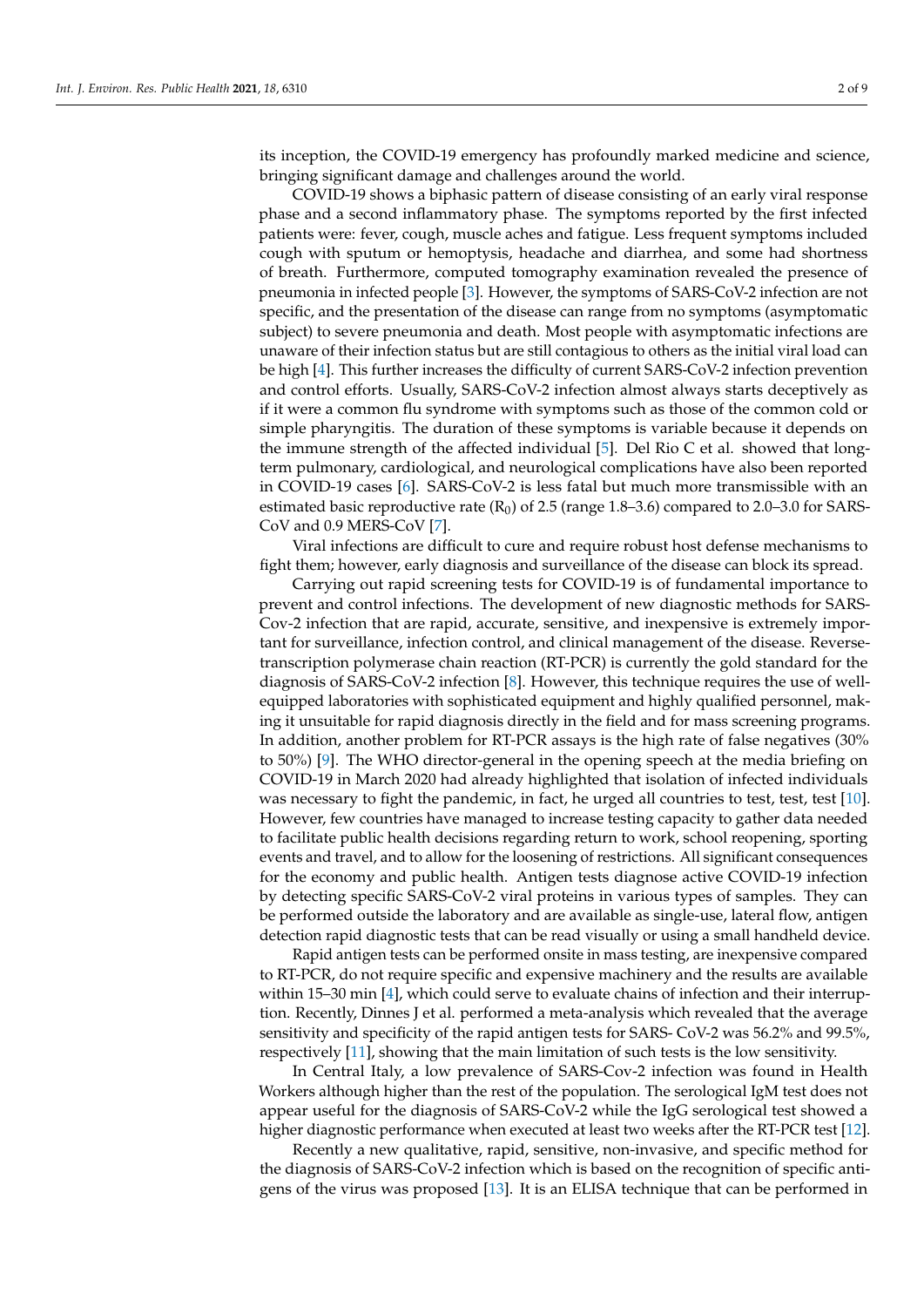environments outside the laboratory with immediate chemocolorimetric response. The method is used in a kit which is easily transportable and usable in the field "patient side" as it does not require special equipment. In particular, such kit allows the determination of two SARS-CoV-2 proteins, the S protein (Spike protein) and the N protein (Nucleocapsid) through a double use of primary antibodies to unequivocally guarantee the specificity and signal sensitivity. The kit uses reagents stable at room temperature and allows to qualitatively identify the presence of antigens characterizing the COVID-19 coronavirus infection by cyto-salivary sampling. The search for antigens allows to identify the incubation phase or the first phases of the infection where the antibody response is still low and the characterizing symptoms not yet evident.

The aim of this study was to perform a clinical evaluation of a new cyto-salivary antigen test for SARS-CoV-2 diagnosis, in asymptomatic infected persons, compared to the RT-PCR and a commonly used lateral flow test for the detection of SARS-CoV-2. The kit used in the study has a REF NUMBER: COV2PC19AL and the production LOT #: CO-0006Z12.

# **2. Materials and Methods**

# *2.1. Patients and Samples*

We collected a total of 433 cyto-salivary specimens from healthy individuals from February 2021 until April 2021 at Military Checkpoint during the Mediterranean Fair in Palermo. All subjects (median age—37 years, range—15–78) were healthy volunteers attending the Fair. The enrolled people accepted to be included in the study, and to be tested once with 3 diagnostic tests for SARS-COV-2 detection: the standard RT-PCR, the new cytosalivary antigen test and the lateral flow test. Then, we analyzed the diagnostic accuracy of the new test based on an enzyme-linked immunosorbent assay (ELISA) and the lateral flow test vs the RT-PCR. The swab, execution, and evaluation of the test were performed by personnel specifically enrolled by the suppliers of the kits and by the personnel enrolled by the structures involved in the study according to the procedures indicated by the methods. The procedures were identical for all subjects. Precisely, each volunteer was seated and, without any mouth rinsing, was subjected to the first biological sampling for the lateral flow test, and immediately in sequence the collection for the cyto-salivary test was carried out. Subsequently, the subject was accompanied to next location for the execution of the swab for the RT-PCR test.

The study was conducted according to the guidelines of the Declaration of Helsinki, and approved by CRQ-Sicilian Region, Department of Health, Regional Department for Strategic Planning, Department for Health Activities and Epidemiological Observatory with Prot./CRQ/n. 864. Written informed consent was obtained from each subject prior to the initiation of any study-related screening procedure.

## *2.2. Inclusion and Exclusion Criteria*

#### 2.2.1. Inclusion Criteria

The volunteers accepted to sign informed consent to be included in the cohort enrolled for screening, and agreed to undergo three samples for the three different assays.

#### 2.2.2. Exclusion Criteria

Subjects who refused to sign informed consent or who were unable to sign it for inability to understand and wanted to limit the study.

## *2.3. Data Collection*

Clinical data were collected for each subject upon presentation of a questionnaire including any contact with people affected by COVID-19 or with people from areas at risk, the presence in the previous 14 days of symptoms such as fever, cough, asthenia, headache, vomit and/or diarrhea, disturbances in smell and/or taste, and comorbidities. Comorbidities included in the questionnaire were hypertension, cardiovascular disease, chronic lung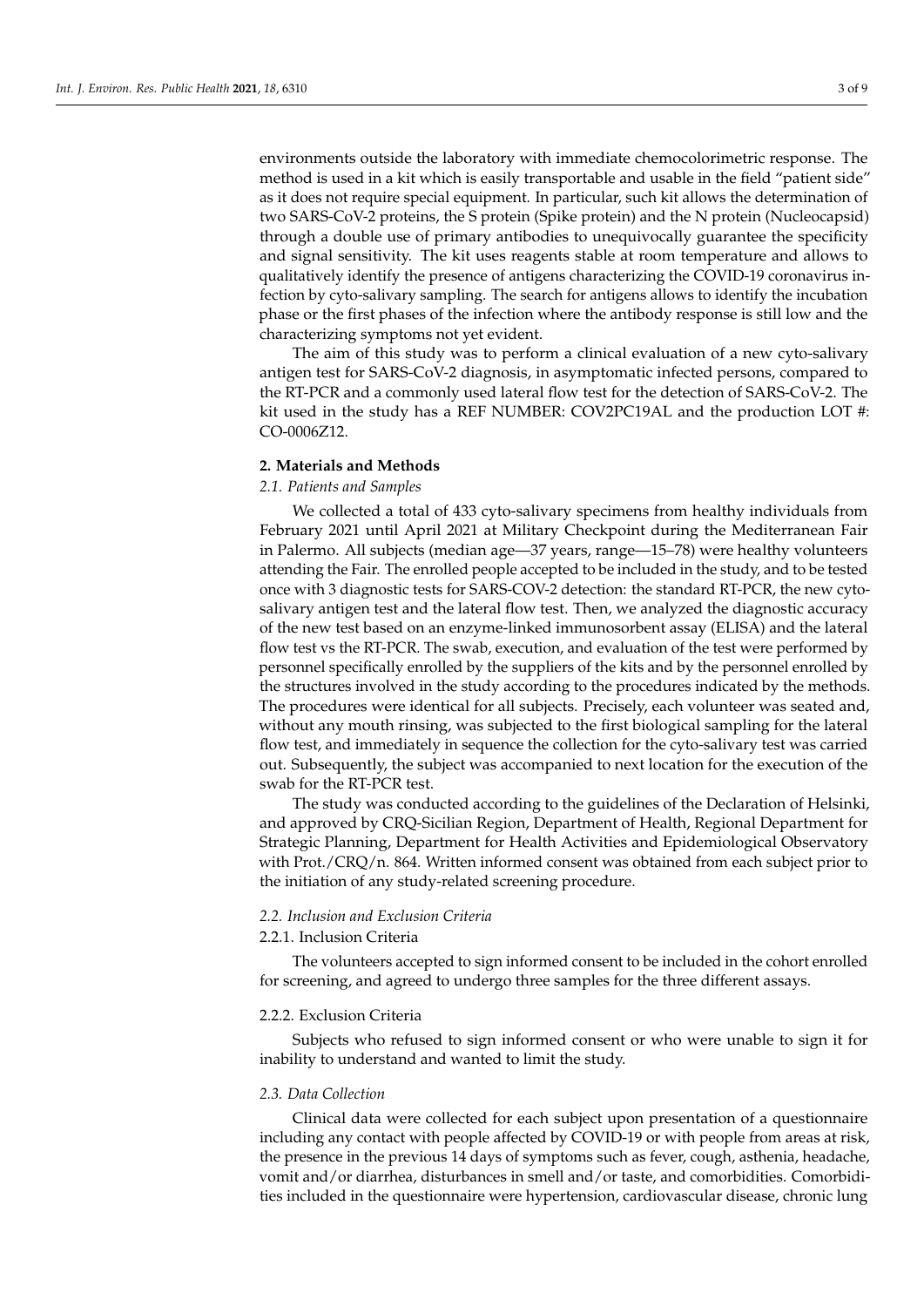disease, diabetes, chronic renal failure, active cancer including lymphoproliferative disease, severe immunosuppression, immunosuppressive therapy, pregnancy, and obesity.

#### *2.4. Cyto-Salivary Antigen Test*

We used a newly developed SARS-CoV-2 cyto-salivary antigen test system (Portable COVID-19 Antigen Lab Test by Stark, REF NUMBER: COV2PC19AL and the production LOT #: CO-0006Z12) [\[13\]](#page-7-12). The method is based on ELISA technique with a chemocolorimetric result on a membrane adsorbed with antibodies for the specific virus antigens (Spike protein and Nucleocapsid), as reported [\[13\]](#page-7-12). Briefly, the cyto-salivary sampling collected in a non-invasive way with the brushing technique on the mucous membrane of the oral cavity and on the back of the tongue is processed at room temperature following precise steps starting from the extraction of viral proteins. The antigens are then intercepted by a double sandwich of polyclonal and monoclonal SARS-CoV/SARS-CoV-2 (COVID-19) spike antibody and SARS-CoV/SARS-CoV-2 (COVID-19) nucleocapsid antibody forming immune complexes which, conjugated to enzymatic detector systems, activate a positive colorimetric reaction to the virus. The application of monoclonal antibodies is crucial for the establishment of a technique with high sensitivity and specificity. The test result is qualitative: negative or positive, or null if it was performed incorrectly. The result of the antigen–antibody reaction can be directly visible after about 30 min, to the naked eye without analytical instrumentation. The diagnostic efficacy is characterized by an analytical sensitivity (LOD) equal to  $4.2 \times 10^{-8}$  mol/L for Nucleocapsid, and  $1.5 \times 10^{-8}$  mol/L for Spike protein. The kit box is organized in rows of nine wells/stations containing buffers, lysis systems, detection systems stable at room temperature and dried antibodies stable at room temperature. The kit is equipped with tools for the collection of biological material and a support for the PVDF strip that displays the results of the test following the instructions given.

#### *2.5. Lateral Flow Test*

The diagnostic comparison between the new cyto-salivary antigen test and a common lateral flow test was processed on-site using the Panbio™ COVID-19 Ag Rapid Test Device (Abbott Diagnostic GmbH, Jena, Germany) for the rapid and qualitative detection of the SARS-CoV-2 virus. It is a lateral-flow-format test that uses immunochromatography with colloidal gold, and it is designed to be performed at the patient care site by trained healthcare personnel. The nasopharyngeal swab was used for specimen collection and the results were interpreted within 15–20 min following the manufacturer's instructions. This kit detects the presence of a specific virus protein, the nucleocapsid (N) protein (the target protein of all point-of-care antigen tests), on a membrane-based assay. The sample from the swab is mixed with approximately 300 µL of buffer, and then 5 drops are dispensed into the device [\[14](#page-7-13)[,15\]](#page-8-0).

#### *2.6. RT-PCR Testing*

RT-PCR assay for SARS-CoV-2 (QuantStudioTM, Thermo Fisher Scientific, Waltham, MA, USA) using nasopharyngeal swabs (NPS) in 3 mL viral transport medium (VTM) was assessed [\[16](#page-8-1)[,17\]](#page-8-2). RNA from all samples was extracted using MagMAX Viral/Pathogen II (MVP II) Nucleic Acid Isolation Kit (Thermo Fisher Scientific, Waltham, MA, USA) following the instructions recommended by the manufacturer. To calculate the viral loads (VL) as SARS-CoV-2 genome copy numbers per mL, a standard curve was obtained by using a quantified supernatant from a cell culture isolate of SARS-CoV-2. The target genes of the RT-PCR were Orf-1ab, N Protein and S Protein. Samples with a cycle threshold (Ct) value from 10 to 35 were considered positive, higher values were considered negative. Samples with Ct equal to or greater than 35 were repeated at least twice being the viral load rather low.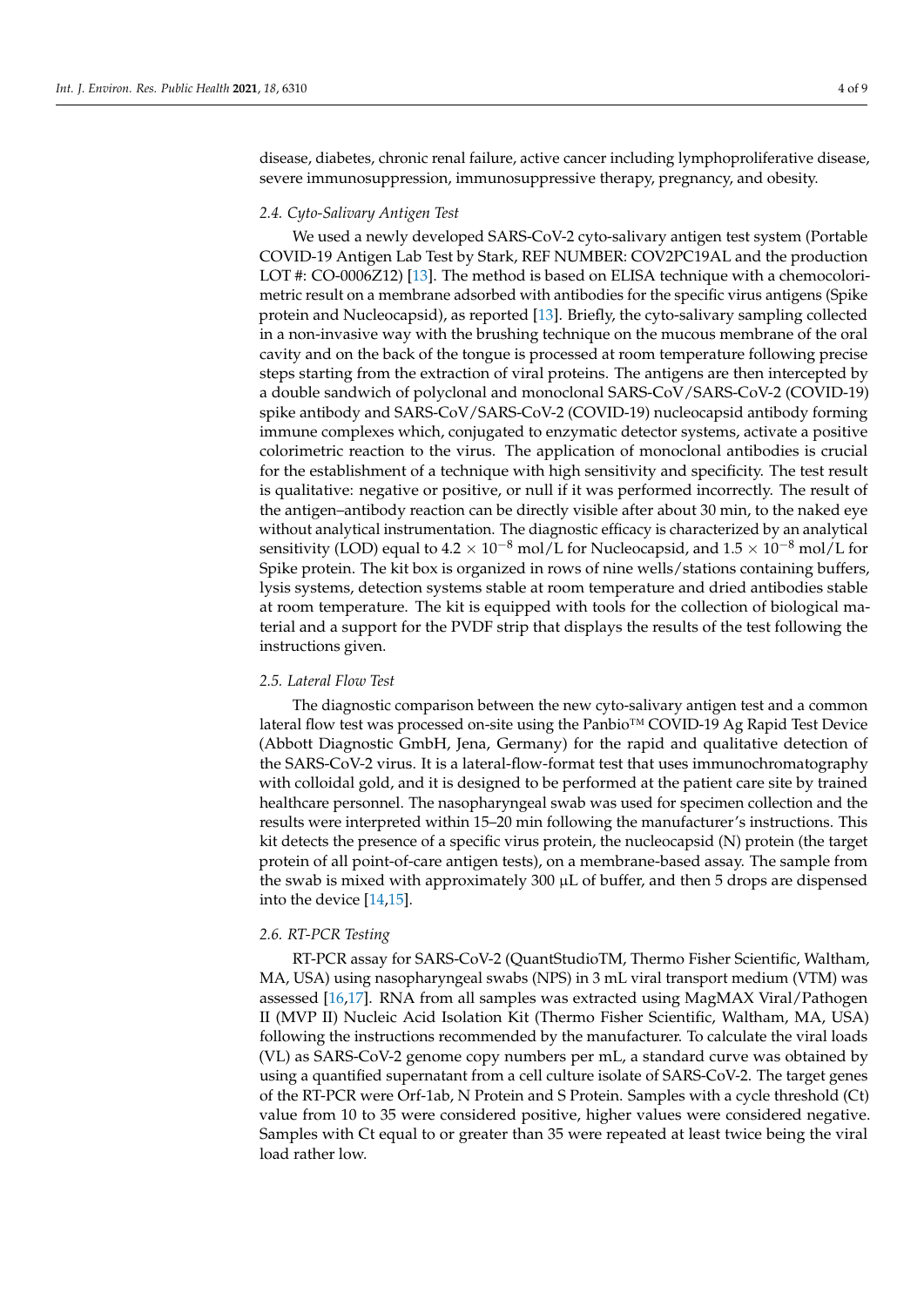# *2.7. Statistics*

We estimated that 430 subjects were needed to have a 90% power to detect sensitivity and a specificity of the new cyto-salivary antigen test of at least 80%, assuming a prevalence of positive RT-PCR of 6.5%. The proportion of positive cases among the tested cases in the period when the study was conducted was fluctuating between 8% and 10% (Data from: Protezione Civile, visible at: [https://lab24.ilsole24ore.com,](https://lab24.ilsole24ore.com) accessed on 27 May 2021). Since the study was conducted in healthy subjects with no indication for an RT-PCR, we reduced the lower limit of this expected proportion (8%) of 20%, setting this expected proportion to 6.5%. Assuming a loss of 10% of subjects with a valid set of 3 tests, we planned to enroll 480 subjects into the study. We estimated the sensitivity and specificity of the cyto-salivary test against the molecular test (RT-PCR) and compared it to the sensitivity and specificity of the lateral flow test with 95% Confidence Intervals (CI) estimated using the variance of proportions. We run a chi-square test to assess whether sensitivity and specificity were significantly higher than 50%. MedCalc<sup>®</sup> statistical software (Version 12.3, Mariakerke, Belgium) was used for analysis.

#### **3. Results**

From February 2021 until April 2021, screening was performed to evaluate the diagnostic accuracy of the new cyto-salivary antigen test and the lateral flow test vs the RT-PCR. For this purpose, we enrolled 497 subjects in the study. Of them, 64 were excluded since they did not receive all the three tests, and 433 subjects were included in the analysis.

Tables [1](#page-4-0) and [2](#page-4-1) report the results about the new cyto-salivary test and the lateral flow test, respectively, vs the RT-PCR. The RT-PCR detected 36 (8.3%) positive cases and 397 (91.7%) negative cases. The cyto-salivary test detected the highest number of positive cases: Fifty-one (12%) were positive and 382 were negative (88%). The lateral flow test detected 20 (4.6%) positive cases and 413 (95.6%) negative cases. Table [3](#page-5-0) reports the comparison of the lateral flow test and the cyto-salivary antigen test. The positive results detected by the three tests were represented by Venn diagrams (Figure [1\)](#page-5-1). As shown in the figure, the Venn plots identified 20 positive cases common to the three tests performed (cyto-salivary, lateral flow and RT-PCR) and 16 positive cases common to cyto-salivary and RT-PCR tests.

Statistical analysis by using the MedCalc Statistical calculators method showed a sensitivity of the cyto-salivary test was 100% (95% CI = 90.3–100.0) and the specificity was 96.2% (95% CI = 93.8–97.9) (*p* < 0.001). The reported lateral flow test sensitivity was 56% (95% CI = 38.1–72.6%) and the specificity was 100% (95% CI = 99.1–100%) (*p* < 0.001). These results confirm the high sensitivity and specificity of the new cyto-salivary antigen test.

| <b>Subjects</b>        | <b>RT-PCR Positive</b> | <b>RT-PCR Negative</b> | Tot |
|------------------------|------------------------|------------------------|-----|
| Cyto-salivary positive | $36(100\%)$            | $15(3.8\%)$            | 51  |
| Cyto-salivary negative |                        | 382 (96.2%)            | 382 |
| Tot                    | 36                     | 397                    | 433 |

<span id="page-4-0"></span>**Table 1.** Results of the screening of the new cyto-salivary antigen test compared with RT-PCR in asymptomatic subjects for SARS-CoV-2 detection.

<span id="page-4-1"></span>**Table 2.** Results of the screening of the lateral flow test compared with RT-PCR in asymptomatic subjects for SARS-CoV-2 detection.

| <b>Subjects</b>       | <b>RT-PCR Positive</b> | <b>RT-PCR Negative</b> | Tot |
|-----------------------|------------------------|------------------------|-----|
| Lateral flow positive | 20(56%)                |                        | 20  |
| Lateral flow negative | $16(44\%)$             | 397 (100%)             | 413 |
| Tot                   | 36                     | 397                    | 433 |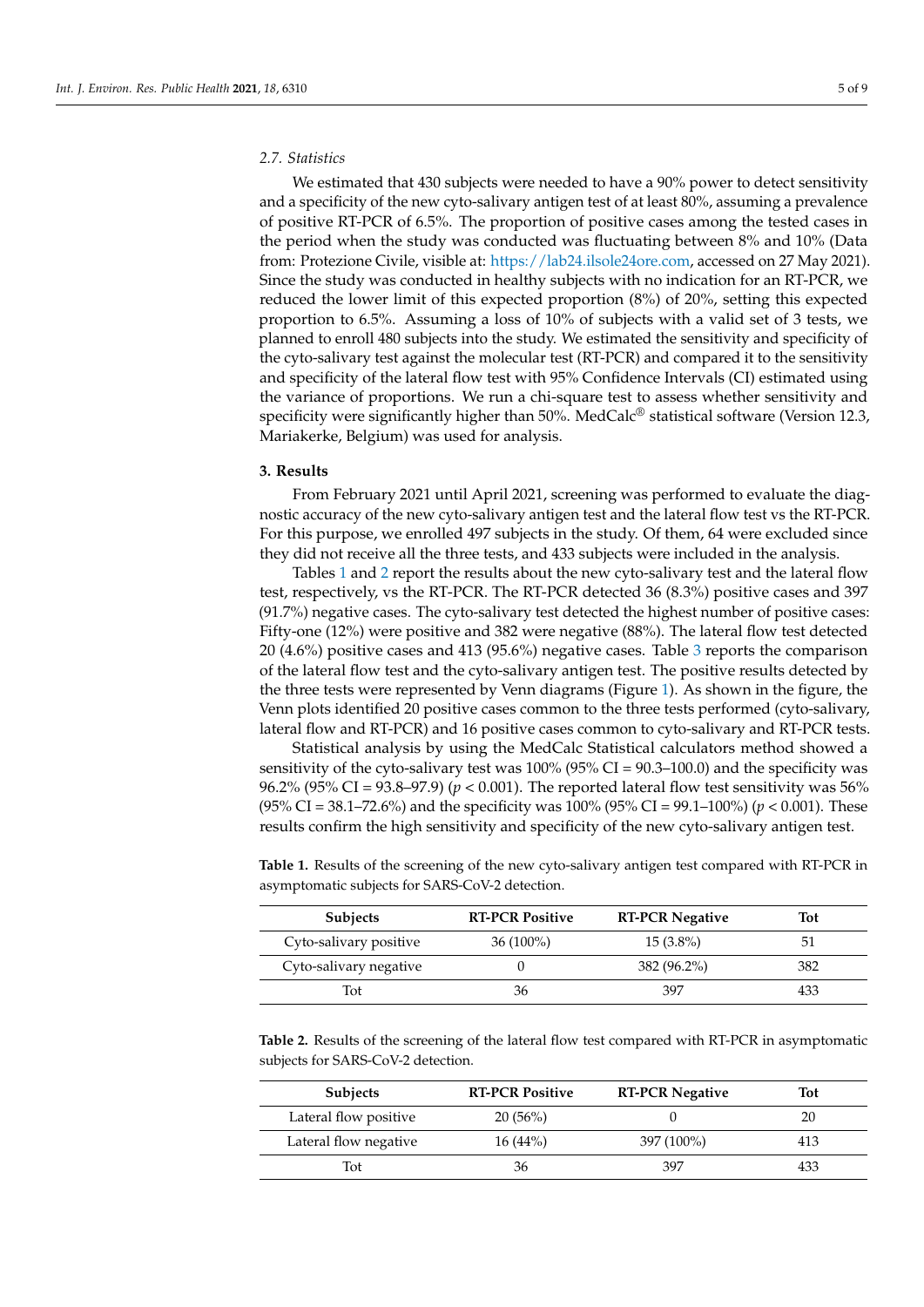| <b>Subjects</b>       | <b>Cyto-Salivary Positive</b> | Cyto-Salivary Negative | <b>Tot</b> |
|-----------------------|-------------------------------|------------------------|------------|
| Lateral flow positive |                               |                        | 20         |
| Lateral flow negative |                               | 382                    | 413        |
| Tot                   |                               | 382                    | 433        |

<span id="page-5-0"></span>**Table 3.** Results of the screening of the lateral flow test compared with cyto-salivary antigen test.



<span id="page-5-1"></span>

**Figure 1.** Venn plots show the overlapping of positive cases of the three tests performed (cyto-salivary, lateral flow and RT-PCR),  $n =$  number of positive cases.

#### **4. Discussion**

This study provides an estimate of the diagnostic accuracy of a new cyto-salivary antigenic test. The standard RT-PCR, the new cyto-salivary antigen test and the lateral flow test were performed on 433 healthy volunteers. The analysis of the results revealed high sensitivity and specificity (respectively 100% and 96.22%) of the new cyto-salivary antigen test. This is an important finding because some asymptomatic individuals with SARS-CoV-2 infections might have a considerable influence on the spreading of this virus. The cytosalivary antigen test provided a qualitative, rapid, sensitive, and specific diagnosis of SARS-CoV-2 infection based on the recognition of virus-specific antigens (nucleocapsid and spike). This recognition, implemented through the dual use of primary antibodies, unequivocally guarantee the signal specificity and sensitivity [\[13\]](#page-7-12). Both saliva and epithelial cells from the mucous membrane of the oral cavity, into which the virus may have penetrated, are collected through cyto-salivary sampling with opportune cytobrush. These cells are suitably lysed, thus increasing the availability of viral proteins accentuating the sensitivity of the test. The high sensitivity of the test is also due to the use of a detector enzymatic system (Alkaline phosphatase) which performs its maximum activity at room temperature, allowing optimal signal amplification. The method is based on ELISA assay and is used in a kit which makes it easily transportable and usable in the field "patient side" as it does not need any particular equipment. The ELISA technique, aimed at recognizing antigens or antibodies, has been recognized since 1972 as a highly sensitive technique [\[18\]](#page-8-3). Moreover, the ELISA technique leads to adequate analytical specificity which depends on the affinity between antigen and antibody. Thanks to its high sensitivity, the new cytosalivary antigenic test could allow to monitor the spread of the virus in the population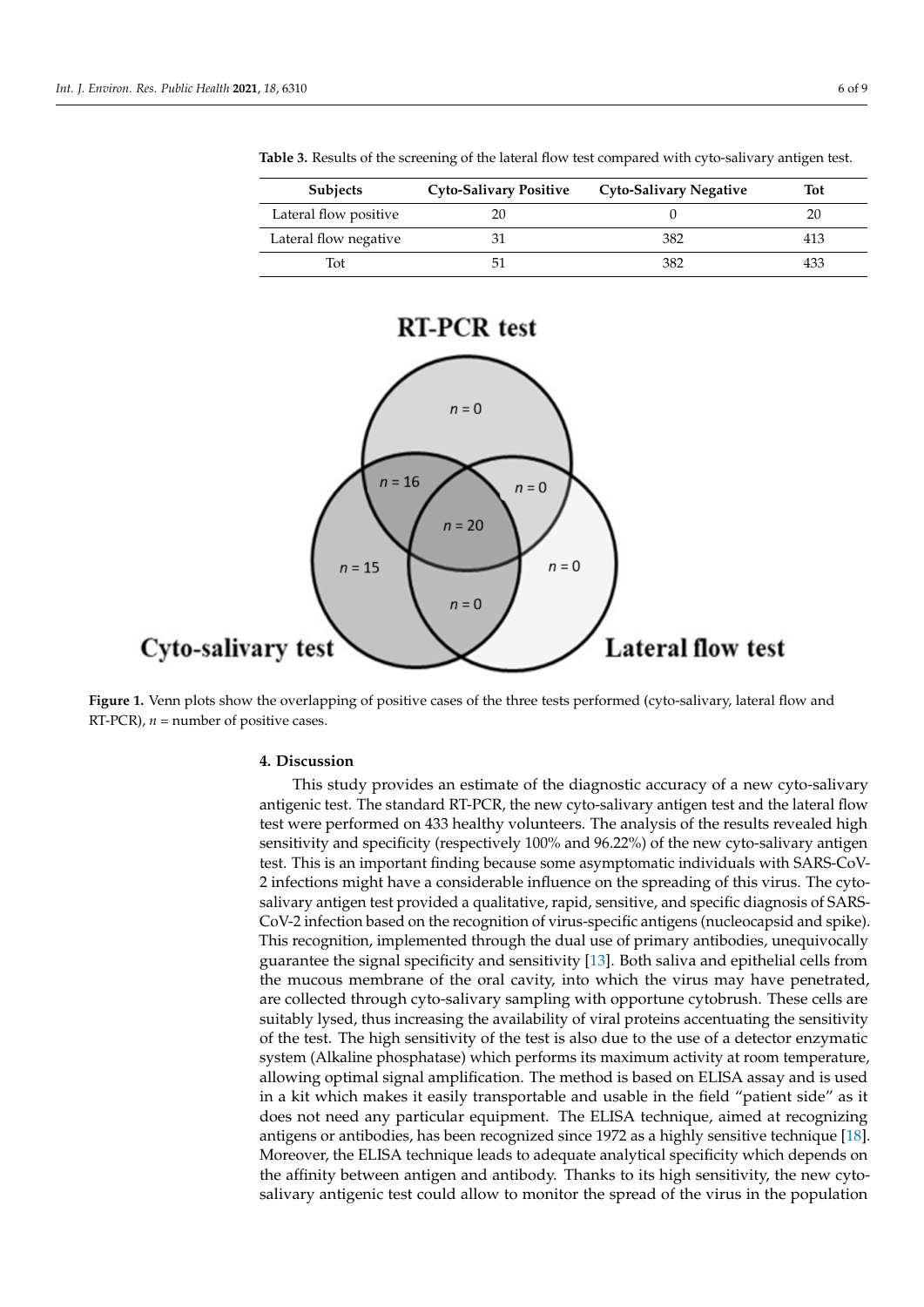almost in real time and to have a more accurate estimate of cases. It could prove very useful in ports and airports, schools and universities, workplaces and public offices to contain the transmission of the virus and prevent the need to resort to more restrictive measures or return to lockdown.

The test principle of most antigen tests is based on antibodies targeting the SARS-CoV-2 proteins, while the reference standard PCR is based on the amplification of RNA to millions of copies. In using rapid antigen tests, sensitivity and specificity are two essential components that provide information on their performance to accurately detect the presence of the virus in infected individuals. It was shown that the sensitivity of rapid antigen tests is expected to be lower; however, recent analysis has shown that in this context, sensitivity is less important than test frequency and turn-around time [\[19,](#page-8-4)[20\]](#page-8-5).

The WHO recommended for antigen tests minimum sensitivity as 80% and specificity as 97%, compared with a molecular test. Moreover, WHO recognizes that despite lower sensitivity than molecular tests, antigen tests offer the possibility of rapid, inexpensive detection of SARS-CoV-2 in individuals who have high viral loads and, hence, are at high risk of transmitting the infection to others [\[21](#page-8-6)[,22\]](#page-8-7).

Mass testing is the fulcrum of the strategy to contain the current SARS-CoV-2 pandemic. Screening strategies are especially recommended in exposed or high-risk Health Workers (HWs) [\[12\]](#page-7-11). A large number of tests makes the spread of the infection visible and allows infected people to be quickly extracted from the circulation. Thus, a rapid and accurate diagnosis is essential to allow not only the tracing of contacts, but also the administration of treatments appropriate to the severity of the disease. SARS-CoV-2 has been identified and sequenced by a Chinese team, allowing doctors around the world to perform RT-PCR on oropharyngeal or nasopharyngeal swabs in patients with suspected COVID-19 [\[23\]](#page-8-8). However, performance problems were encountered, particularly with regard to sensitivity [\[24\]](#page-8-9). In addition, a high false negative rate in RT-PCR tests for SARS-CoV-2 in hospitalized patients with a clinical diagnosis of COVID-19 is well documented in several studies [\[25,](#page-8-10)[26\]](#page-8-11). Furthermore, the results of RT-PCR tests were variable and unstable when repeated multiple times on the same patient, probably due to insufficient sample or laboratory error or problems related to the transport of biological samples. Therefore, RT-PCR tests should not be considered as the only indicator for the diagnosis, treatment, and discharge of hospitalized patients with a clinical diagnosis of COVID-19. Therefore, the diagnosis for SARS-Cov-2 infection must be based not only on the results of the RT-PCR test but also on the results of other tests and on the clinical presentation of the patient. The strength of the present study is the high sensitivity of the method. We only examined one type of testing scenario based on asymptomatic enrolled subjects. Therefore, subsequent studies will be necessary by recruiting a greater number of patients and also evaluating the immunological aspect as well as the subsequent clinical evolution in asymptomatic subjects which are results positive to test. Additional rigorous studies, including symptomatic subjects at the time of interview, are needed to establish the optimal performance characteristics of the cyto-salivary antigen test.

#### **5. Conclusions**

The new assay for SARS-CoV-2 antigen detection showed high sensitivity and specificity as well as clinical efficiency (speed and ease of use). The high sensitivity of the new cyto-salivary antigenic test might allow an early diagnosis, even in those subjects with borderline SARS-CoV-2 positivity. Its signal cut-off point makes it unique among diagnostic systems. In addition, another strength of this test that is not present in other systems is that of simultaneously detecting two specific viral antigens, which certainly increases the specificity. Furthermore, the use of a cell lysis buffer in the first step of the kit allows for obtaining a greater viral load in solution, which accentuates the sensitivity. The results of this study show that the kit could be a valid tool for detecting SARS-CoV-2 infection, in particular it can be very useful in monitoring the incidence and progress of the disease, as well as evaluate its severity over time; moreover, it allows for operating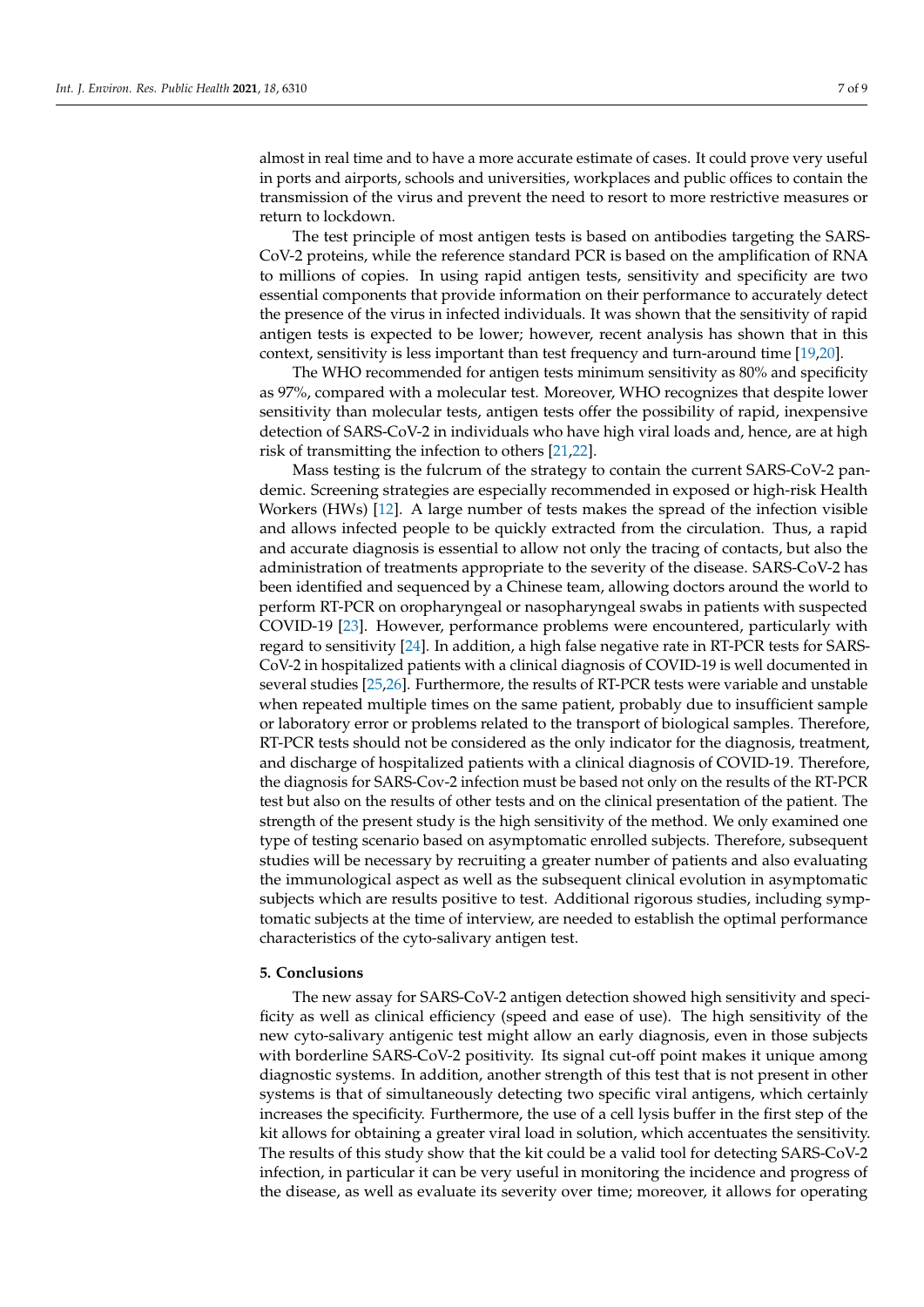a mass screening that can quantify the epidemic state of community environments, such as schools, airports, stations, and ports, preventing clusters or outbreaks. However, we consider these results as a clinical preliminary approach for Coronavirus Disease 2019 due to the absence of symptomatic patients enrolled for the screening; therefore, the recruitment of a greater number of subjects including symptomatic ones will allow us to reach more solid conclusions.

**Author Contributions:** M.D.D., A.D.R., M.B., conceptualization; F.D.G., P.I., C.B., methodology and data curation; N.S., D.C., A.M., analyzed and interpreted the data; M.D.D., M.B., writing—review and editing. All authors have read and agreed to the published version of the manuscript.

**Funding:** This research received no external funding.

**Institutional Review Board Statement:** The study was conducted according to the guidelines of the Declaration of Helsinki, and approved by CRQ-Sicilian Region, Department of Health, Regional Department for Strategic Planning, Department for Health Activities and Epidemiological Observatory with Prot./CRQ/n. 864.

**Informed Consent Statement:** Informed consent was obtained from all subjects involved in the study.

**Data Availability Statement:** The data presented in this study are available on request from the corresponding author.

**Acknowledgments:** The authors would like to express gratitude to all doctors and nurses of the Italian army for their collaboration during the screening.

**Conflicts of Interest:** The authors declare no conflict of interest.

#### **References**

- <span id="page-7-0"></span>1. Centers-for-Disease-Control-and-Prevention. Human Coronavirus Types. 2020. Available online: [https://www.cdc.gov/](https://www.cdc.gov/coronavirus/types.html) [coronavirus/types.html](https://www.cdc.gov/coronavirus/types.html) (accessed on 23 April 2021).
- <span id="page-7-1"></span>2. Van der Hoek, L. Human coronaviruses: What do they cause? *Antivir. Ther.* **2007**, *12*, 651–658. [\[PubMed\]](http://www.ncbi.nlm.nih.gov/pubmed/17944272)
- <span id="page-7-2"></span>3. Huang, C.; Wang, Y.; Li, X.; Ren, L.; Zhao, J.; Hu, Y.; Zhang, L.; Fan, G.; Xu, J.; Gu, X.; et al. Clinical features of patients infected with 2019 novel coronavirus in Wuhan, China. *Lancet* **2020**, *395*, 497–506. [\[CrossRef\]](http://doi.org/10.1016/S0140-6736(20)30183-5)
- <span id="page-7-3"></span>4. Wu, J.; Liang, J.; Zhou, H.; Peng, F.; Wang, B.; Jiang, W.; Jia, B.; Luo, T. Clinical Features and Outcomes of Asymptomatic Cases of SARS-CoV-2 Infection. *J. Infect.* **2020**, *81*, e102–e103. [\[CrossRef\]](http://doi.org/10.1016/j.jinf.2020.04.027)
- <span id="page-7-4"></span>5. Cevik, M.; Kuppalli, K.; Kindrachuk, J.; Peiris, M. Virology, transmission, and pathogenesis of SARS-CoV-2. *BMJ* **2020**, *371*, m3862. [\[CrossRef\]](http://doi.org/10.1136/bmj.m3862)
- <span id="page-7-5"></span>6. Del Rio, C.; Collins, L.F.; Malani, P. Long-term health consequences of COVID-19. *JAMA* **2020**, *324*, 1723–1724. [\[CrossRef\]](http://doi.org/10.1001/jama.2020.19719)
- <span id="page-7-6"></span>7. Petersen, E.; Koopmans, M.; Go, U.; Hamer, D.H.; Petrosillo, N.; Castelli, F.; Storgaard, M.; Al Khalili, S.; Simonsen, L. Comparing SARS-CoV-2 with SARS-CoV and influenza pandemics. *Lancet Infect. Dis.* **2020**, *20*, e238–e244. [\[CrossRef\]](http://doi.org/10.1016/S1473-3099(20)30484-9)
- <span id="page-7-7"></span>8. Shih, H.-I.; Wu, C.-J.; Tu, Y.-F.; Chi, C.-Y. Fighting COVID-19: A quick review of diagnoses, therapies, and vaccines. *Biomed. J.* **2020**, *43*, 341–354. [\[CrossRef\]](http://doi.org/10.1016/j.bj.2020.05.021)
- <span id="page-7-8"></span>9. Lascarrou, J.-B.; Colin, G.; Le Thuaut, A.; Serck, N.; Ohana, M.; Sauneuf, B.; Geri, G.; Mesland, J.-B.; Ribeyre, G.; Hussenet, C.; et al. Predictors of negative first SARS-CoV-2 RT-PCR despite final diagnosis of COVID-19 and association with outcome. *Sci. Rep.* **2021**, *11*, 2388. [\[CrossRef\]](http://doi.org/10.1038/s41598-021-82192-6) [\[PubMed\]](http://www.ncbi.nlm.nih.gov/pubmed/33504923)
- <span id="page-7-9"></span>10. WHO. Director General's Opening Remarks at the March 16, 2020 Media Briefing. Available online: [https://www.who.int/](https://www.who.int/director-general/speeches/detail/who-director-general-s-opening-remarks-at-the-media-briefing-on-covid-19-16-march-2020) [director-general/speeches/detail/who-director-general-s-opening-remarks-at-the-media-briefing-on-covid-19-16-march-20](https://www.who.int/director-general/speeches/detail/who-director-general-s-opening-remarks-at-the-media-briefing-on-covid-19-16-march-2020) [20](https://www.who.int/director-general/speeches/detail/who-director-general-s-opening-remarks-at-the-media-briefing-on-covid-19-16-march-2020) (accessed on 30 April 2021).
- <span id="page-7-10"></span>11. Dinnes, J.; Deeks, J.J.; Adriano, A.; Berhane, S.; Davenport, C.; Dittrich, S.; Emperador, D.; Takwoingi, Y.; Cunningham, J.; Beese, S.; et al. Rapid, point-of-care antigen and molecular-based tests for diagnosis of SARS-CoV-2 infection. *Cochrane Database Syst. Rev.* **2020**, *8*, CD013705.
- <span id="page-7-11"></span>12. Lahner, E.; Dilaghi, E.; Prestigiacomo, C.; Alessio, G.; Marcellini, L.; Simmaco, M.; Santino, I.; Orsi, G.B.; Anibaldi, P.; Marcolongo, A.; et al. Prevalence of Sars-Cov-2 Infection in Health Workers (HWs) and Diagnostic Test Performance: The Experience of a Teaching Hospital in Central Italy. *Int. J. Environ. Res. Public Health* **2020**, *19*, 4417. [\[CrossRef\]](http://doi.org/10.3390/ijerph17124417)
- <span id="page-7-12"></span>13. Di Domenico, M.; De Rosa, A.; Boccellino, M. Detection of SARS-COV-2 virus proteins by ELISA test. *Diagnostics* **2021**, *11*, 698. [\[CrossRef\]](http://doi.org/10.3390/diagnostics11040698)
- <span id="page-7-13"></span>14. Torres, I.; Poujois, S.; Albert, E.; Colomina, J.; Navarro, D. Evaluation of a rapid antigen test (Panbio COVID-19 Ag rapid test device) for SARS-CoV-2 detection in asymptomatic close contacts of COVID-19 patients. *Clin. Microbiol. Infect.* **2021**, *27*, 636.e1–636.e4. [\[CrossRef\]](http://doi.org/10.1016/j.cmi.2020.12.022)